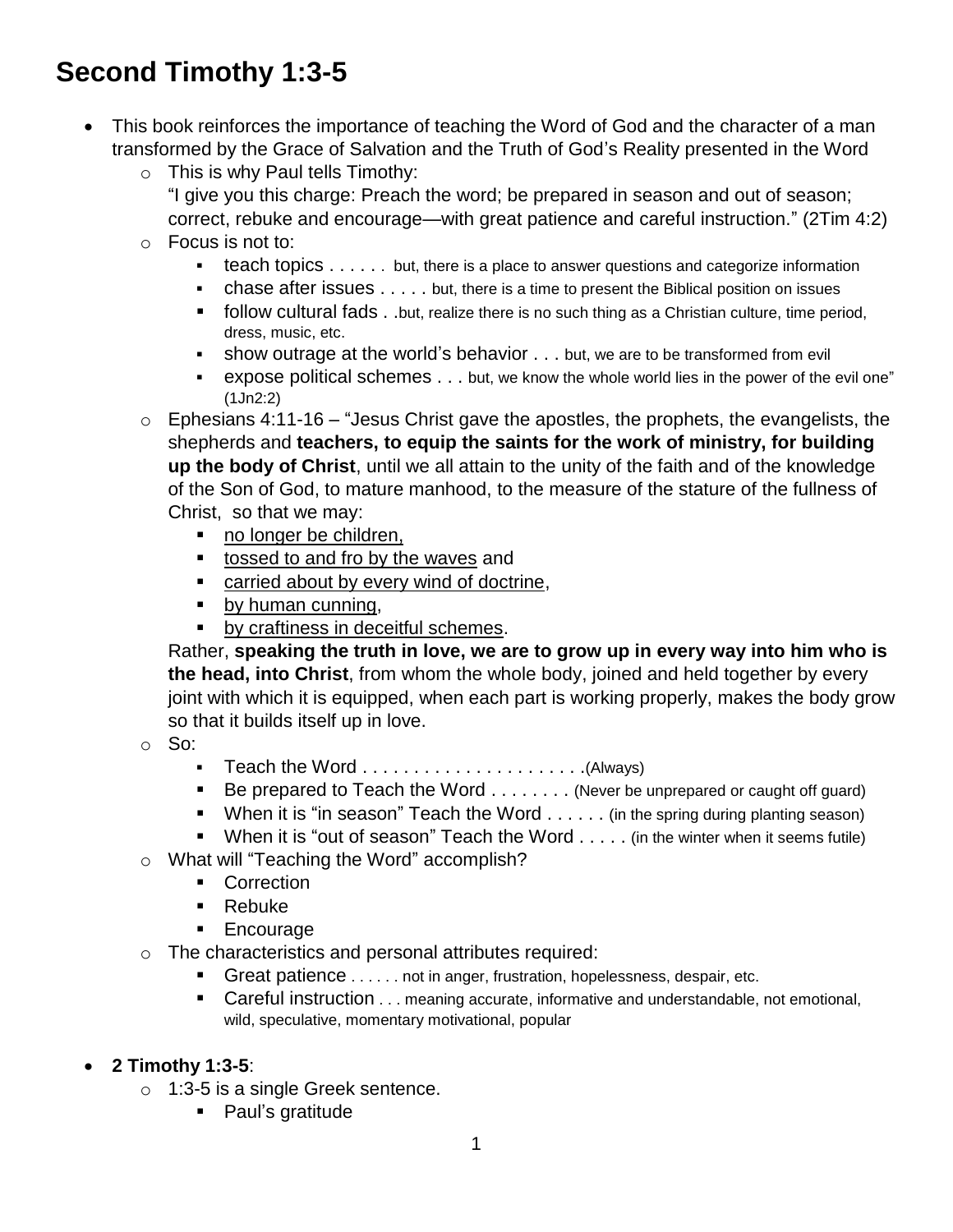- **Joy anticipated in seeing Timothy**
- **Remembering Timothy's genuine/sincere faith**
- o The formal "**thanksgiving**" portion of a letter
	- The Greek style in the "thanksgiving" portion of the letter in 1 and 2 Timothy is different than Paul's other letters. The reason for this may be:
		- Roman (Latin, Western) influence
		- A different amanuensis /*a-man-u-en-suhs*/ or copyist.
		- Paul's time in Spain in the West
	- A "thanksgiving" section follows the salutation in all of Paul's letters except for Paul's letters to:
		- **Titus** in Titus instruction begins immediately concerning Titus purpose for having been left in Crete (1:5-…):
			- o Put things in order
			- o Appoint elders in every town
			- o Silence the false teachers
		- **First Timothy** here Paul's moves right into the urgent task of Timothy stopping the false teachers in Ephesus right away in 1:3
		- **Galatians** immediately following the salutation Paul begins rebuking the Galatians for having abandoned his teaching and the Gospel by saying in 1:6-9 – "I am astonished that you are so quickly deserting him who called you in the grace of Christ and are turning to a different gospel- not that there is another one, but there are some who trouble you and want to distort the gospel of Christ. But even if we or an angel from heaven should preach to you a gospel contrary to the one we preached to you, let him be accursed. As we have said before, so now I say again: If anyone is preaching to you a gospel contrary to the one you received, let him be accursed.
- o There is a **direct connection to Judaism** in these verses meaning Paul saw Christianity as a continuum of Jewish worship.
	- **Both from Paul's Jewish background and Timothy's**

## 2 Timothy 1:3 – "**I thank God whom I serve, as did my ancestors, with a clear conscience, as I remember you constantly in my prayers night and day**."

|                        | 5485 [e]<br>Charin<br>$3 X\alpha \rho \nu$<br>Thankful<br>N-AFS | 2192 [e]<br>echō<br>$\epsilon \chi \omega$<br>am<br>$V-PIA-1S$ |                                                | 3588 [e]<br>tō<br>$\tilde{\tau}$ $\tilde{\omega}$<br>$\overline{\phantom{a}}$<br>Art-DMS | 2316 [e]<br><b>Theo</b><br>$\Theta \varepsilon \tilde{\omega}$<br>to God<br>N-DMS |                    | $3739$ [e]<br>hō<br>$\tilde{\omega}$<br>whom<br>RelPro-DMS | 3000 [e]<br>575 [e]<br>latreuō<br>apo<br>λατρεύω<br>$\alpha$ <sub>TO</sub><br>serve<br>from<br>$V-PIA-1S$ |                                | $4269$ [e]<br>progonon<br>προγόνων<br>[my] forefathers<br>N-GMP | 1722 [e]<br>en<br>$\dot{\epsilon}$ v<br>with<br>Prep | 2513 [e]<br>kathara<br>a pure<br>Adj-DFS | 4893 [e]<br>N-DFS           | syneidesei<br>καθαρᾶ συνειδήσει<br>conscience |                    | 5613 [e] |
|------------------------|-----------------------------------------------------------------|----------------------------------------------------------------|------------------------------------------------|------------------------------------------------------------------------------------------|-----------------------------------------------------------------------------------|--------------------|------------------------------------------------------------|-----------------------------------------------------------------------------------------------------------|--------------------------------|-----------------------------------------------------------------|------------------------------------------------------|------------------------------------------|-----------------------------|-----------------------------------------------|--------------------|----------|
|                        | 88 [e]                                                          |                                                                | 2192 [e]                                       |                                                                                          | 3588 [e]                                                                          | 4012 [e]           | 4771 [e]                                                   | 3417 [e]                                                                                                  | Prep<br>1722 [e]               | 3588 [e]                                                        | 1162 $[e]$                                           | 1473 [e]                                 | 3571 [e]                    | 2532 [e]                                      | Adv<br>2250 [e]    |          |
|                        | adialeipton<br>αδιάλειπτον                                      |                                                                | echō<br>$\tilde{\epsilon} \chi \omega$<br>have |                                                                                          | tēn<br>$T\eta v$<br>the                                                           | peri<br>περι<br>of | sou<br>$\sigma$ <sup>o</sup> $\tilde{v}$                   | mneian<br>μνειαν<br>remembrance                                                                           | en<br>$\dot{\epsilon}$ v<br>in | tais<br>ταΐς                                                    | deēsesin<br>δεήσεσίν                                 | mou<br>$\mathsf{U}\mathrm{O}\mathsf{U}$  | nyktos<br><b>VUKTOC Kal</b> | kai<br>and                                    | hēmeras<br>ημερας, |          |
| unceasingly<br>Adj-AFS |                                                                 |                                                                | $V-PIA-1S$                                     | Art-AFS                                                                                  | Prep                                                                              | you<br>PPro-G2S    | N-AFS                                                      | Prep                                                                                                      | the<br>Art-DFP                 | prayers<br>N-DFP                                                | of me<br>PPro-G1S                                    | night<br>N-GFS                           | Conj                        | day<br>N-GFS                                  |                    |          |

1. "Thank God"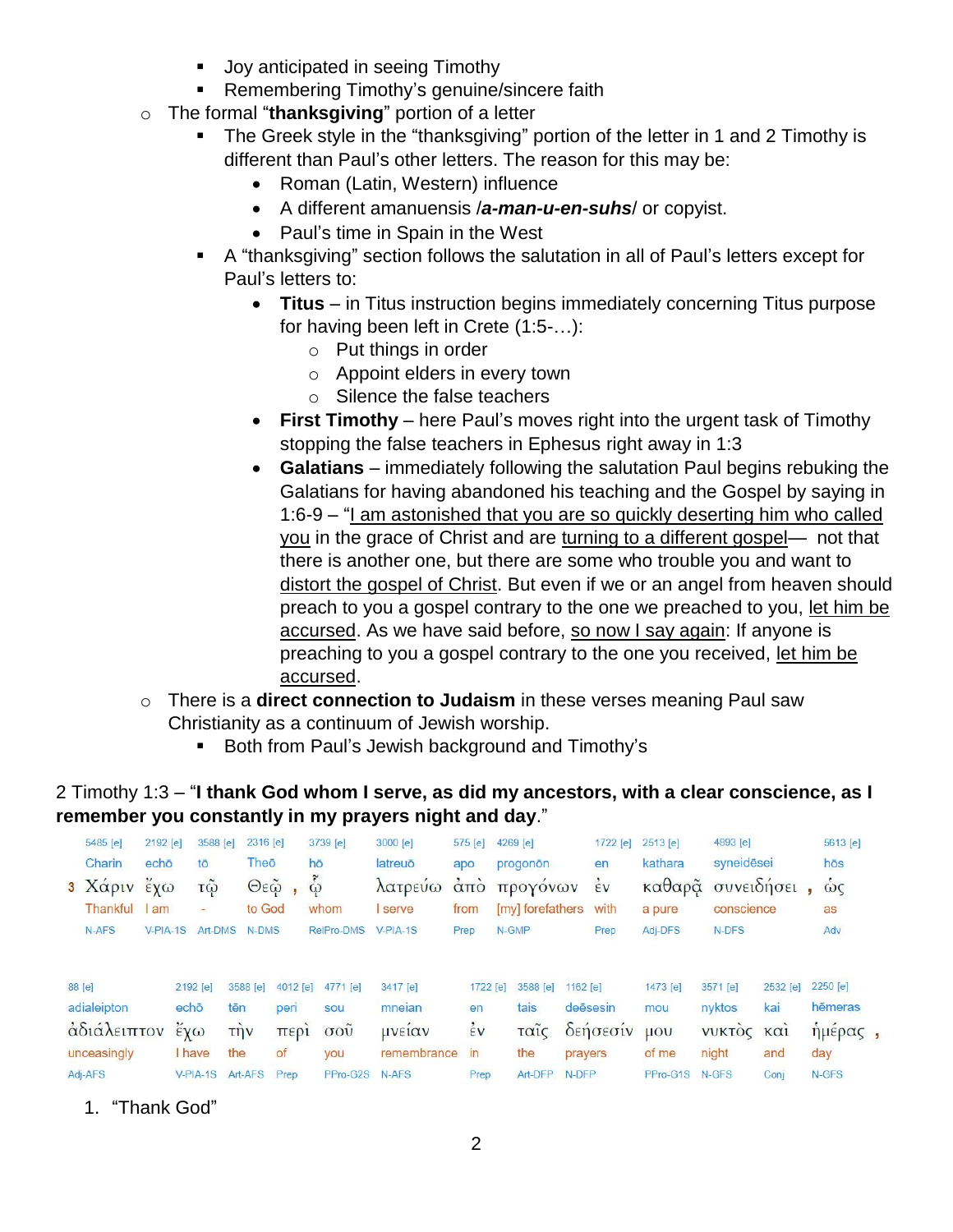- a. This begins the second part of a Greek/Roman style letter. After the salutation comes the thanksgiving.
- b. Paul has everything going against him, yet he is thankful and finds obvious reasons to be thankful. Paul is:
	- i. In prison
	- ii. On his way to execution
	- iii. In a dark, dirty, stinking, crowded public dungeon
	- iv. Abandoned by entire churches in Asia
	- v. Forsaken by trusted ministry partners who had ultimately rejected Christianity
	- vi. Living with knowledge and experience of 1,000's of Christians (including Peter, 64 AD and James, 63 AD) having been slaughtered in this world for their faith
	- vii. Confident anticipation that Timothy will himself be rejected, betrayed, martyred if he fulfills Paul's desires to be faithful to the message, the Paul and to Jesus.
- c. Paul DOES NOT EVEN HINT at his terrible, terrifying situation!
- 2. "who I serve"
	- a. Paul's life is service to God, not service to Paul
	- b. This service did not just begin on the road to Damascus, but had begun early in Paul's life.
- 3. "as did my ancestors"
	- a. Paul appreciates his religious heritage as he will Timothy's
	- b. Paul can trace his ancestry back to Jacob's son Benjamin and from there back through Isaac and Abraham all the way back to Adam
	- c. Paul sees himself as a continuum and the result of the faithful family members that came before him
	- d. Even if his ancestors did not "know" the historical Jesus or the details about the death, burial and resurrection after 3 days in the tomb, Paul's ancestors still believed and were faithful to the "promise" as they could understand it.
	- e. FALSE TEACHERS: coming later in this letter are the false teachers who corrupt the Old Testament and the consistency the Jewish heritage has with Christianity. Paul provides a contrast to the false.
- 4. "pure conscience"
	- a. "with a clear" literally means "clean", "pure" from the Greek *kithara*
	- b. "conscience" from Greek *syneidesis* (compound word meaning "with" and "know") which meant "self-consciousness". The Stoic philosophers of Greece and the Jews added to the meaning of this word that meant "consciousness" the moral meaning of "conscience" meaning a person knew their motives and right from wrong in their "selfconsciousness" or "consciousness" which was their "conscience."
	- c. 1 Timothy 1:13 Paul acted in ignorance when he persecuted Jesus and the church which made him the greatest of sinners, it was still done with a clear conscience: - "Even though I was once a blasphemer and a persecutor and a violent man, I was shown mercy because I acted in ignorance and unbelief."
- 5. "remember you constantly in my prayers"
	- a. This does not mean Paul is ALWAYS praying every moment of his life, but instead it means that as often as Paul prays he always mentions Timothy in his prayers
	- b. Paul most likely had a consistent, faithful pray schedule and routine that he carried over into his Christian life from his Jewish life as an obedient Pharisee. Being a discipline,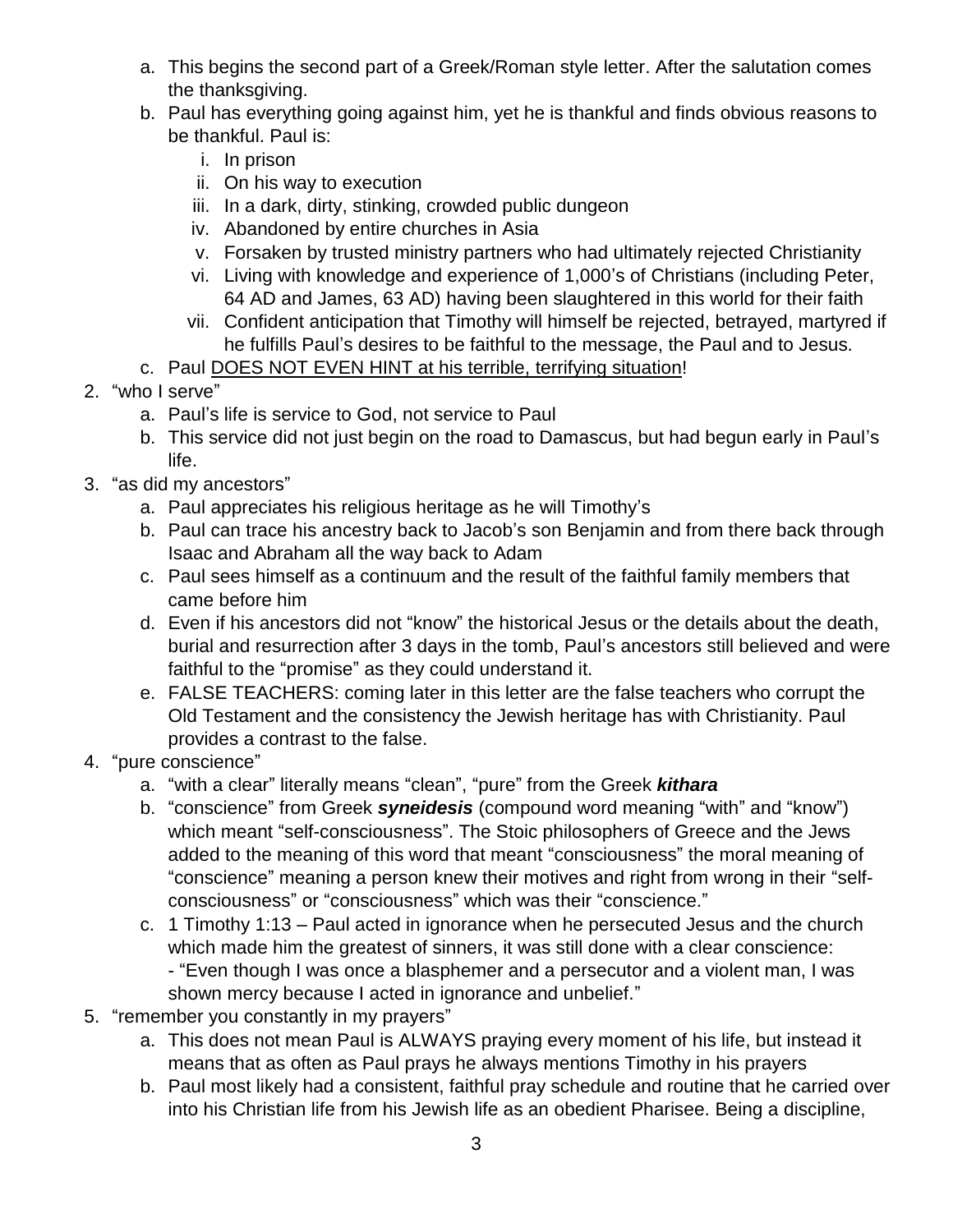faithful Pharisee is NOT a bad thing. In fact, there are places in his letters that Paul still referred to himself in the present tense as a Pharisee. Paul did not forsake being a Pharisee. He was a Jewish Pharisee who trusted in Jesus Christ.

#### 2 Timothy 1:4 – "**As I remember your tears, I long to see you, that I may be filled with joy**."

|  | 1971 [e]                    | 4771 [e] | 3708 [e]     | $3403$ [e]             | 4771 [e]               |                   | 3588 [e] 1144 [e]           |      | 2443 [e] 5479 [e] | 4137 [e]        |  |
|--|-----------------------------|----------|--------------|------------------------|------------------------|-------------------|-----------------------------|------|-------------------|-----------------|--|
|  | epipothon                   | se       | idein        | memnēmenos             | sou                    | tōn               | dakryōn                     | hina | charas            | plērōthō        |  |
|  | $4 \frac{1}{2}$ επιποθών σε |          |              | ίδεῖν , μεμνημένος σου |                        | $\tilde{\tau}$ ων | δακρύων, ίνα χαρᾶς πληρωθῶ, |      |                   |                 |  |
|  | longing                     | vou      | to see       | recalling              | <b>VOUr</b>            | $\sim$            | tears                       |      | so that with joy  | I may be filled |  |
|  | V-PPA-NMS                   | PPro-A2S | <b>V-ANA</b> | <b>V-RPM/P-NMS</b>     | PPro-G2S Art-GNP N-GNP |                   |                             | Coni | $N$ -GFS          | $V-ASP-1S$      |  |

### 1. "recalling your tears"

- a. Paul remembers Timothy's tears from some point in the past.
	- i. This is likely at the time of Paul's last departing from Timothy. A good option would be when Paul left Timothy in Ephesus to go into Macedonia as recorded in 1 Timothy 1:3 – "As I urged you when I was going to Macedonia, remain at Ephesus so that you may charge certain persons not to teach any different doctrine…"
	- ii. Most likely there were other times in Paul and Timothy's experiences together that brought tears to Timothy's eyes including Timothy's failed ministry experience in Corinth in 55 AD when he delivered Paul's letter called First Corinthians.
- b. "recalling"
- 2. "I long to see you, that I may be filled with joy"
	- a. "Long" is compound verb *epi-potheo* meaning "desire" or "longing"
	- b. "so that", Greek *hina*, is the clause expressing the simple purpose of Paul's desire to see Timothy which is that "I may be filled with joy".
	- c. This appears to be completely personal…Paul longs to see his friend Timothy and when this event occurs Paul will be filled with joy for having the pleasure of being with his friend again.
	- d. This longing to see Timothy and be filled with joy does not seem to be necessary for ministry purposes because all of Paul's instructions necessary for Timothy at this time are in written form in this letter.
	- e. Seeing Timothy and being filled with joy stand alone. The matter that Paul wants Timothy to bring a coat, scrolls and parchments, and also, Mark for copying purposes are a secondary issue and not the reason Paul wants to be visited by Timothy. In other words since you are coming get here before winter with my coat, my writing material, my study books and some more help writing letters.
	- f. Philippians 2:19-24, Paul tells the Philippians he will soon send them Timothy because: "I have no one else like him, who will show genuine concern for your welfare. For everyone looks out for their own interests, not those of Jesus Christ. But you know that Timothy has proved himself, because as a son with his father he has served with me in the work of the gospel."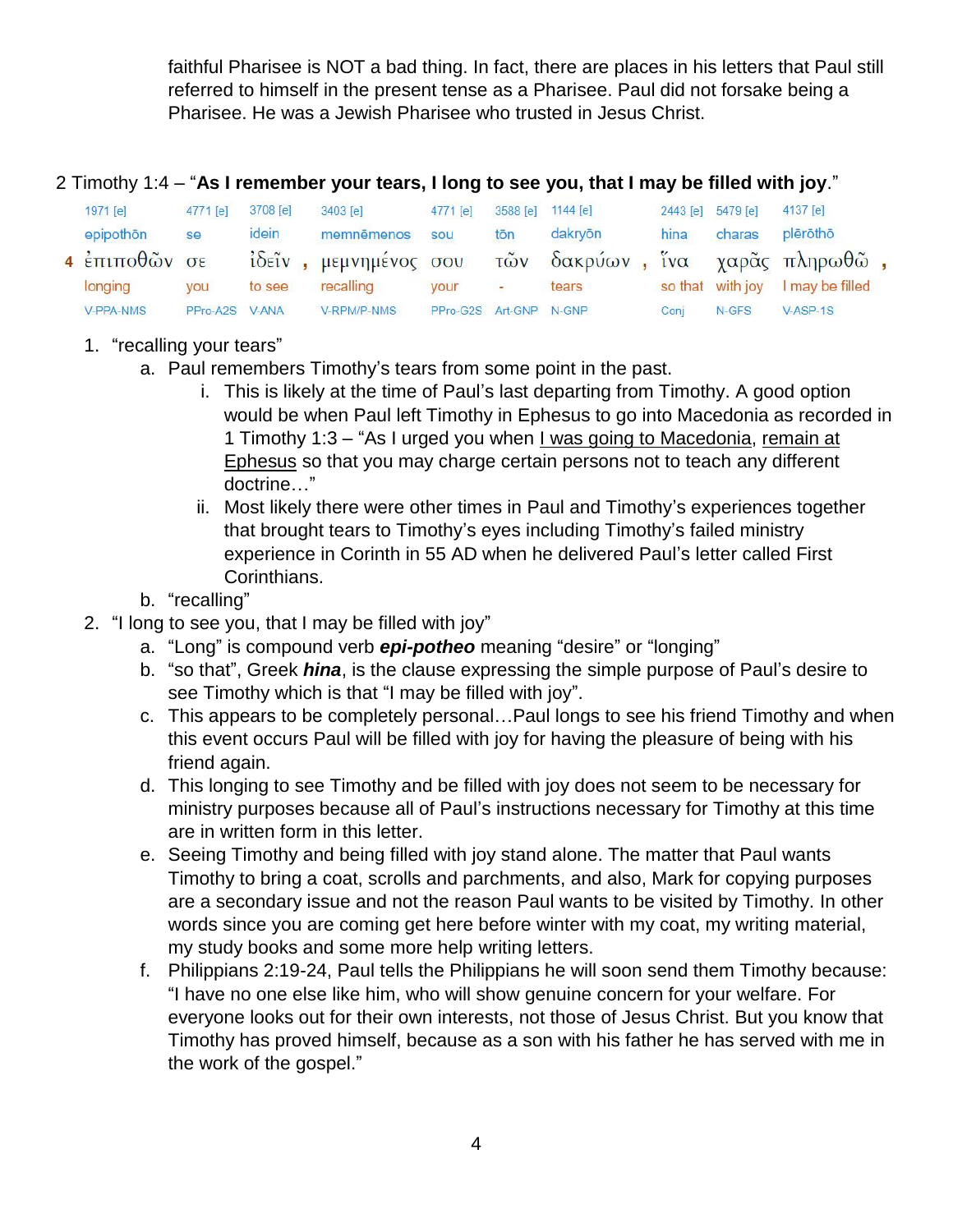#### 2 Timothy 1:5 – "**I am reminded of your sincere faith, a faith that dwelt first in your grandmother Lois and your mother Eunice and now, I am sure, dwells in you as well**."

| 5280 [e]                   |                                          | 2983 [e] |                            | 3588 [e] |                        | 1722 [e]                              | 4771 [e]                                   | 505 [e]                                  |                                  | 4102 [e] |                                    | 3748 [e]     | 1774 [e]                                    |                                                                            | 4412 [e]                     |                      | 1722 [e]                   | 3588 [e] |
|----------------------------|------------------------------------------|----------|----------------------------|----------|------------------------|---------------------------------------|--------------------------------------------|------------------------------------------|----------------------------------|----------|------------------------------------|--------------|---------------------------------------------|----------------------------------------------------------------------------|------------------------------|----------------------|----------------------------|----------|
| hypomnēsin                 |                                          | labōn    |                            | tēs      | en                     |                                       | soi                                        | anypokritou                              |                                  | pisteōs  |                                    | hētis        |                                             | enōkēsen                                                                   | prōton                       |                      | en                         | tē       |
| 5 υπομνησιν                | λαβών                                    |          | $\tilde{\mathsf{trig}}$    |          | EV                     | 001                                   | ανυποκριτου                                |                                          | πιστεως                          |          | $\ddot{\phantom{1}}$<br>$n\tau$    |              | ενωκησεν                                    |                                                                            | πρωτον                       | $\epsilon$           | τỹ                         |          |
| remembrance                |                                          |          | having taken               | of the   |                        | within                                | you                                        | sincere                                  |                                  | faith    |                                    | which        |                                             | dwelt                                                                      |                              |                      | in<br>18.90V               | the      |
| N-AFS                      |                                          |          | <b>V-APA-NMS</b>           | Art-GFS  |                        | Prep                                  | PPro-D2S                                   | Adi-GFS                                  |                                  | N-GFS    |                                    | RelPro-NFS   | $V-AIA-3S$                                  |                                                                            | Adv-S                        |                      | Prep                       | Art-DFS  |
| 3125 [e]<br>mammē<br>μαμμη | 4771 [e]<br>sou<br>$\sigma$ <sup>o</sup> |          | 3090 [e]<br>Lõidi<br>Λωΐδι |          | 2532 [e]<br>kai<br>καί | 3588 [e]<br>tē<br>$\tau \tilde{\eta}$ | 3384 [e]<br>mētri<br>$\mu$ n <sub>tp</sub> | 4771 [e]<br>sou<br>$\sigma$ <sup>o</sup> | 2131 [e]<br>Eunikē<br>$E\dot{v}$ |          | 3982 [e]<br>pepeismai<br>πεπεισμαι |              | 1161 $[e]$<br>de<br>$\delta \dot{\epsilon}$ | 3754 [e]<br>hoti<br>$\ddot{\mathrm{o}}$ <sub><math>\mathrm{t}</math></sub> | 2532 [e]<br>kai<br>$K\alpha$ | 1722 [e]<br>en<br>έv | 4771 [e]<br>soi<br>$001$ . |          |
| grandmother                | of you                                   |          | Lois                       |          | and                    | in the                                | mother                                     | of you                                   | Eunice                           |          |                                    | am persuaded | now                                         | that                                                                       | also                         | [it is] in           | <b>you</b>                 |          |
| N-DFS                      | PPro-G2S                                 |          | N-DFS                      |          | Conj                   | Art-DFS                               | N-DFS                                      | PPro-G2S                                 | N-DFS                            |          | V-RIM/P-1S                         |              | Conj                                        | Conj                                                                       | Conj                         | Prep                 |                            | PPro-D2S |

- 1. Three things in verse 1:5 which Paul uses as his basis of being thankful to God for Timothy:
	- a. Sincere or Genuine faith of Timothy
	- b. Spiritual heritage of Timothy
	- c. "I am sure", Paul's absolute certainty of Paul's faith
- 2. "I am reminded" or "I have been reminded"
	- a. Literally "having received a reminder" comes from *hypomnesis labon*
	- b. This wording "reminded" gives Greek scholars the impression that some present/current event or situation jarred Paul's memory because the Greek word *hypomneses* "is an act of the memory prompted from without".
		- i. Maybe a letter from Timothy "reminded" Paul and got him thinking about Timothy's faith
		- ii. Maybe some event caused Paul to reflect back and made him recall Timothy's faith.
	- c. According to commentators, something had happened in Rome that Paul saw that clearly reminded him of Timothy and of Timothy's unhypocritical faith. This had left a deep impression on Paul
- 3. "your sincere faith"
	- a. "sincere" is from *anhypokritou* and means unhypocritical. (*an-* = "un" or "non"; *hypokritou*="hypocritical")
	- b. As in 1 Timothy 1:5, "The goal of this command is **love**, which comes from a **pure heart** and a **good conscience** and a **sincere faith**."
		- i. "Pure **Heart**" + "Good **Conscience**" + "Unhypocritical **Faith**" = **LOVE**
		- ii. ("no heart") + Conscience + Faith = *hypocritical* love
		- iii. Heart + Conscience + ("hypocritical Faith") = *not* love
- 4. "a faith that dwelt first in your grandmother Lois and your mother Eunice"
	- a. Acts 16:1-5 tells us:

"Paul came also to Derbe and to **Lystra**. A **disciple was there, named Timothy, the son of a Jewish woman who was a believer, but his father was a Greek**. He was well spoken of by the brothers at Lystra and Iconium. Paul wanted Timothy to accompany him, and he took him and circumcised him because of the Jews who were in those places, for they all knew that his father was a Greek. As they went on their way through the cities, they delivered to them for observance the decisions that had been